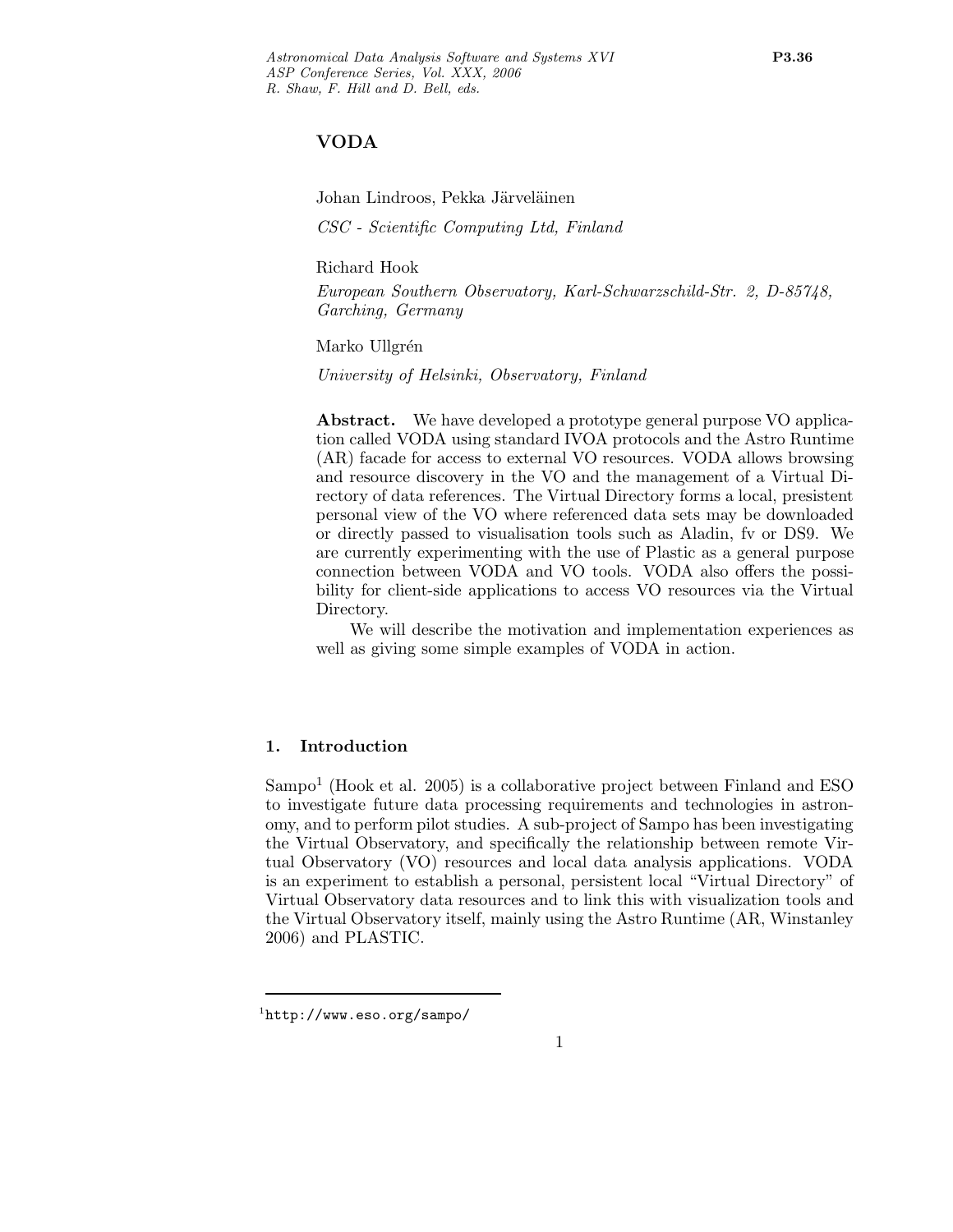

Figure 1. VODA High-level Architecture

# 2. High-level Architecture

VODA is a desktop Java application using an embedded database server to manage references to external resources. Access to the VO is through the Astro Runtime from AstroGrid and visualisation is done using PLASTIC to connect to appropriate tools. Communication is done using XML-RPC. The high-level architecture is shown in Figure 1.

#### 3. Virtual Directory

The Virtual Directory is a local, persistent and private "view" of the Virtual Observatory resources. It stores references to remote and local data and metadata from query results. The user can manage this view dynamically and organize the references according to his requirements. All the data references can be visualized in several ways (Aladin, TOPCAT, DS9, etc.) this is made possible with the use of PLASTIC. User may add new resources to his "library" from new queries or from external sources. The Virtual Directory can be managed and accessed through an application interface.

#### 4. Data Discovery

VODA uses the Astrogrid Astro Runtime (AR) for access to VO resources through standard IVOA protocols (Registry, SIAP, SSAP, Cone, etc.). Results can be stored in the Virtual Directory, visualized directly by local tools, downloaded, or passed to PLASTIC-aware applications. The Virtual Directory can be updated with search results from any search tool that is PLASTIC-aware and produces a VOTable.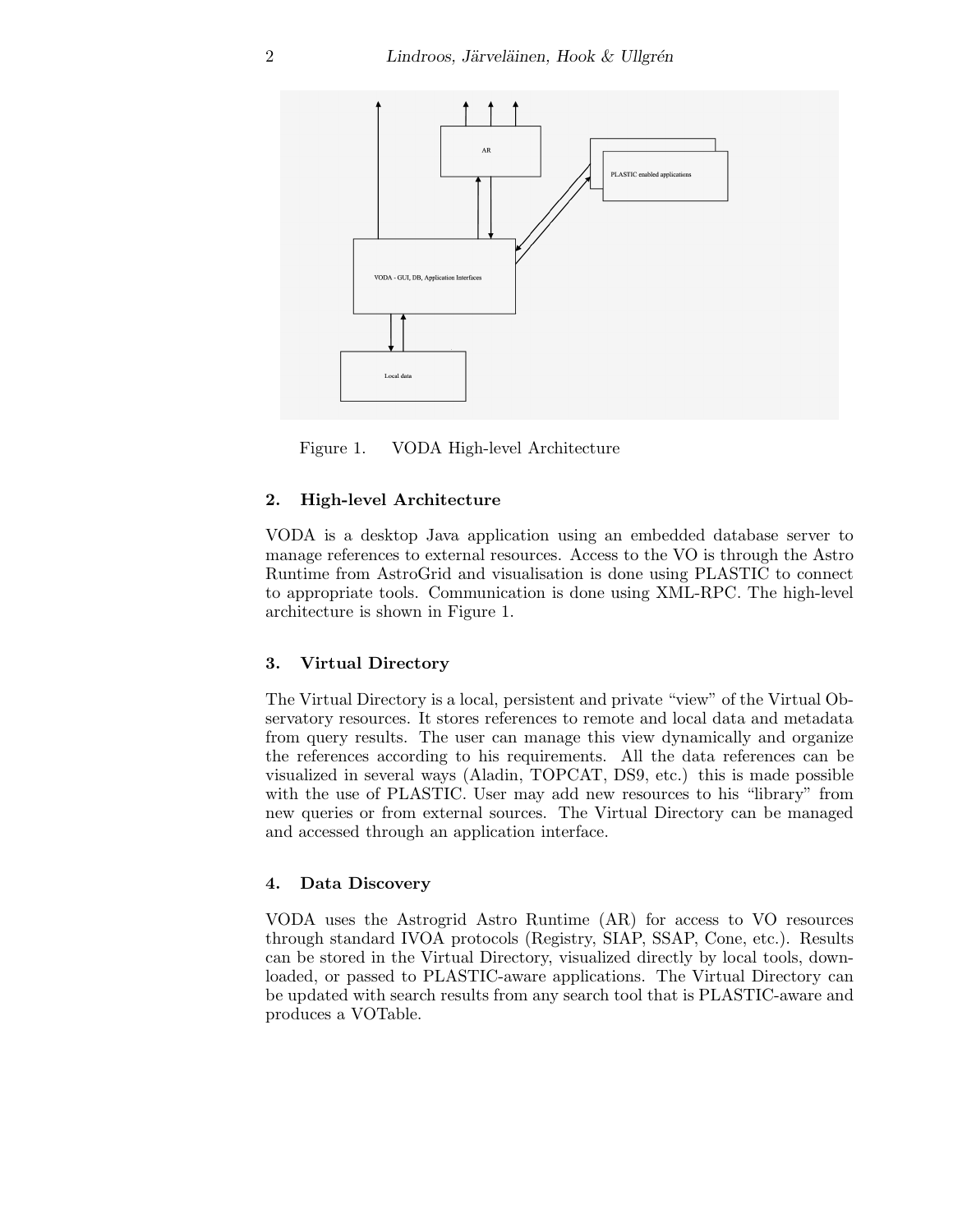VODA 3



Figure 2. Using VODA to load a remote images into Aladin.

| VODA Desktop                                                                                                                                                                                                                                                                                                                                                                                                                                                                                                                                                     |                                                       |       |                            |                |                                                |                  |                 |                |                                  |               |                                      |                |                        |                        |                 |     |      |     |                         | $\Box$ alx       |
|------------------------------------------------------------------------------------------------------------------------------------------------------------------------------------------------------------------------------------------------------------------------------------------------------------------------------------------------------------------------------------------------------------------------------------------------------------------------------------------------------------------------------------------------------------------|-------------------------------------------------------|-------|----------------------------|----------------|------------------------------------------------|------------------|-----------------|----------------|----------------------------------|---------------|--------------------------------------|----------------|------------------------|------------------------|-----------------|-----|------|-----|-------------------------|------------------|
| Help<br>File Plastic Window                                                                                                                                                                                                                                                                                                                                                                                                                                                                                                                                      |                                                       |       |                            |                |                                                |                  |                 |                |                                  |               |                                      |                |                        |                        |                 |     |      |     |                         |                  |
| <b>Co</b> Virtual Directory                                                                                                                                                                                                                                                                                                                                                                                                                                                                                                                                      |                                                       |       |                            |                |                                                |                  |                 |                |                                  |               |                                      |                | $\Box$ $\Box$ $\times$ |                        |                 |     |      |     |                         |                  |
| Registry ADQL Search Registry Keyword Search SIAP Search Cone Search                                                                                                                                                                                                                                                                                                                                                                                                                                                                                             |                                                       |       |                            |                |                                                |                  |                 |                |                                  |               |                                      |                |                        |                        |                 |     |      |     |                         |                  |
|                                                                                                                                                                                                                                                                                                                                                                                                                                                                                                                                                                  |                                                       |       | Save result to: resultFile |                | Submit Search                                  |                  |                 |                |                                  |               |                                      |                |                        |                        |                 |     |      |     |                         |                  |
|                                                                                                                                                                                                                                                                                                                                                                                                                                                                                                                                                                  |                                                       |       |                            |                |                                                |                  |                 |                |                                  |               |                                      |                |                        |                        |                 |     |      |     |                         |                  |
| Refresh                                                                                                                                                                                                                                                                                                                                                                                                                                                                                                                                                          |                                                       |       |                            |                |                                                |                  |                 |                |                                  |               |                                      |                |                        |                        |                 |     |      |     |                         |                  |
| No running searches:                                                                                                                                                                                                                                                                                                                                                                                                                                                                                                                                             |                                                       |       |                            |                |                                                |                  |                 |                |                                  |               |                                      |                |                        |                        |                 |     |      |     | $\overline{\mathsf{M}}$ |                  |
| Stopped searches:<br>CueryType: SIAP Search Cuery: http://astrogrid.ast.cam.ac.uk/cgi-bin/swire/siap-atlas/queryImage?POS=252.0%2C52.08SIZE=180.0 Started: 11.7.2006 13:16:30 Stopped: 11.7.2006 13:16:30                                                                                                                                                                                                                                                                                                                                                        |                                                       |       |                            |                |                                                |                  |                 |                |                                  |               |                                      |                |                        |                        |                 |     |      |     |                         |                  |
| CueryType: SIAP Search Query: http://astrogrid.ast.cam.ac.uk/cgi-bin/swire/siap-atlas/queryImage?POS=252.0%2C53.0&SIZE=180.0 Started: 11.7.2006 13:49:07 Stopped: 11.7.2006 13:49:08                                                                                                                                                                                                                                                                                                                                                                             |                                                       |       |                            |                |                                                |                  |                 |                |                                  |               |                                      |                |                        |                        |                 |     |      |     |                         |                  |
| QueryType: SIAP Search Query: http://archive.stsci.edu/siap/search.php?POS=252.0%2C-60.085IZE=5.0 Started: 11.7.2006 13:50:09 Stopped: 11.7.2006 13:50:12                                                                                                                                                                                                                                                                                                                                                                                                        |                                                       |       |                            |                |                                                |                  |                 |                |                                  |               |                                      |                |                        |                        |                 |     |      |     |                         |                  |
|                                                                                                                                                                                                                                                                                                                                                                                                                                                                                                                                                                  |                                                       |       |                            |                |                                                |                  |                 |                |                                  |               |                                      |                |                        |                        |                 |     |      |     |                         |                  |
|                                                                                                                                                                                                                                                                                                                                                                                                                                                                                                                                                                  |                                                       |       |                            |                |                                                |                  |                 |                |                                  |               |                                      |                |                        |                        |                 |     |      |     |                         |                  |
|                                                                                                                                                                                                                                                                                                                                                                                                                                                                                                                                                                  |                                                       |       |                            |                |                                                |                  |                 |                |                                  |               |                                      |                |                        |                        |                 |     |      |     |                         |                  |
|                                                                                                                                                                                                                                                                                                                                                                                                                                                                                                                                                                  |                                                       |       |                            |                |                                                |                  |                 |                |                                  |               |                                      |                |                        |                        |                 |     |      |     |                         |                  |
|                                                                                                                                                                                                                                                                                                                                                                                                                                                                                                                                                                  |                                                       |       |                            |                |                                                |                  |                 |                |                                  |               |                                      |                |                        |                        |                 |     |      |     |                         |                  |
|                                                                                                                                                                                                                                                                                                                                                                                                                                                                                                                                                                  |                                                       |       |                            |                |                                                |                  |                 |                |                                  |               |                                      |                |                        |                        |                 |     |      |     |                         |                  |
|                                                                                                                                                                                                                                                                                                                                                                                                                                                                                                                                                                  |                                                       |       |                            |                |                                                |                  |                 |                |                                  |               |                                      |                |                        |                        |                 |     |      |     |                         |                  |
|                                                                                                                                                                                                                                                                                                                                                                                                                                                                                                                                                                  |                                                       |       |                            |                |                                                |                  |                 |                |                                  |               |                                      |                |                        |                        |                 |     |      |     |                         |                  |
|                                                                                                                                                                                                                                                                                                                                                                                                                                                                                                                                                                  |                                                       |       |                            |                |                                                |                  |                 |                |                                  |               |                                      |                |                        |                        |                 |     |      |     |                         |                  |
| <b>VOTable Viewer</b>                                                                                                                                                                                                                                                                                                                                                                                                                                                                                                                                            |                                                       |       |                            |                |                                                |                  |                 |                |                                  |               |                                      |                |                        |                        |                 |     |      |     |                         | <b>nak</b>       |
|                                                                                                                                                                                                                                                                                                                                                                                                                                                                                                                                                                  |                                                       |       |                            |                |                                                |                  |                 |                |                                  |               |                                      |                |                        |                        |                 |     |      |     |                         |                  |
|                                                                                                                                                                                                                                                                                                                                                                                                                                                                                                                                                                  |                                                       |       |                            |                |                                                |                  |                 |                |                                  |               |                                      |                |                        |                        |                 |     |      |     |                         |                  |
|                                                                                                                                                                                                                                                                                                                                                                                                                                                                                                                                                                  |                                                       |       |                            |                |                                                |                  |                 |                |                                  |               |                                      |                |                        |                        |                 |     |      |     |                         |                  |
| Send table to:                                                                                                                                                                                                                                                                                                                                                                                                                                                                                                                                                   |                                                       |       |                            | Select all     | Store selected                                 |                  | Delete selected |                | Column options                   |               | resultFile4.xml                      |                |                        |                        |                 |     |      |     |                         |                  |
| <b>Kd</b><br>dec<br>-ud<br>ra_j                                                                                                                                                                                                                                                                                                                                                                                                                                                                                                                                  | fles<br>$m_1d$                                        | naxes | naxis                      | scale<br>cd    | for ref                                        | equ              | 000             | orpix          | crval                            | ctype         | ban                                  | ban            | ban                    | ban                    | ban             | DCO | proj | pre | repr                    | 旧<br>obj         |
|                                                                                                                                                                                                                                                                                                                                                                                                                                                                                                                                                                  | -58.07 http:// 1280000 49638 2                        |       | 800 800                    | 1.388<br>1.388 | image/gif FK5                                  | 2000.0           | TAN             | 198.5          | -58.08 DEC--                     |               | F606W                                | 6.011          | meters.                | $6.331$ 5.692 M        |                 |     |      | м   | IT                      | ESO13.           |
|                                                                                                                                                                                                                                                                                                                                                                                                                                                                                                                                                                  | -58.07 http:// 1280000 49638 2                        |       | 800 800 1.388              | 1.388          | image/ PKS                                     | 2000.0           | TAN             | 198.5          | -58.08 DEC --                    |               | F606W                                | 6.011          | meters                 | $6.331$ 5.692 \        |                 |     |      |     |                         | ESO13.           |
| -58.09 http://                                                                                                                                                                                                                                                                                                                                                                                                                                                                                                                                                   | 1280000 50535 2                                       |       | 800 800                    |                | -2.707 - 2.707 image/ FK5                      | 2000.0           | TAN             |                | 198.5  58.07 DEC --              |               | <b>F547M</b>                         | 5.483          | meters                 | 5.586 5.381 V          |                 |     |      |     |                         | ES013.           |
|                                                                                                                                                                                                                                                                                                                                                                                                                                                                                                                                                                  | -58.09 http:// 1280000 50535 2                        |       |                            |                | 800 800 -2.707 -2.707 image/gif FK5            | 2000.0           | TAN             | 198.5          | -58.07 DEC--                     |               | <b>F547M</b>                         | 5.483          | meters                 | 5.586                  | $5.381$ N       |     |      |     |                         | ESO13.           |
|                                                                                                                                                                                                                                                                                                                                                                                                                                                                                                                                                                  | -58.09 http:// 1280000 50535 2                        |       |                            |                | 800 800 -2.707 -2.707 image/gif FK5            | 2000.0           | TAN             | 198.5          | -58.07 DEC --                    |               | <b>F547M</b>                         | 5.483          | meters                 | $5.586$ 5.381 \        |                 |     |      |     |                         | ESO13.           |
| -58.09 http://                                                                                                                                                                                                                                                                                                                                                                                                                                                                                                                                                   | 1280000 50535 2                                       |       | 800 800                    |                | -2.707 - 2.707 image/ FK5                      | 2000.0           | TAN             |                | 198.5  58.07 DEC-- F547M         |               |                                      | 5.483          | meters                 | $5.586$ 5.381 \        |                 |     |      |     |                         | ES013.           |
|                                                                                                                                                                                                                                                                                                                                                                                                                                                                                                                                                                  | -58.07 http:// 664620 0.0                             |       | 583 570 -9.990.            |                | -9.990 image/gif IFK5                          | 2000.0           | TAN             | 291.3          | 248.8                            | RA---T        |                                      | 3.362          | meters                 | 3.449                  | 3.275           |     |      |     |                         |                  |
|                                                                                                                                                                                                                                                                                                                                                                                                                                                                                                                                                                  | -58.07 http:// 664620 0.0                             | ь     |                            |                | 583 570 -9.990 -9.990 image/ FK5               | 2000.0           | TAN             | 291.3          | 248.8 RA---T                     |               |                                      | 3.362          | meters.                | $3.449$ $3.275$ N      |                 |     |      | M   |                         |                  |
|                                                                                                                                                                                                                                                                                                                                                                                                                                                                                                                                                                  | -58.07 http:// 134144   50950 2                       |       | 256 262                    | 8.020<br>8.020 | image/ FK5                                     | 2000.0           | TAN             | 128.5          | 248.8                            | RA--- T F160W |                                      | 1.605          | meters                 | 1.664                  | 1.547           |     |      |     |                         | ES013.           |
|                                                                                                                                                                                                                                                                                                                                                                                                                                                                                                                                                                  | -58.07 http:// 134144 50950                           |       | 256 262 8.020              | 8.020          | image/gif FK5                                  | 2000.0           | TAN<br>TAN      | 128.5          | 248.8 RA---T F160W               |               |                                      | 1.605          | meters                 | 1.664                  | $1.547$ N       |     |      |     |                         | ES013.           |
|                                                                                                                                                                                                                                                                                                                                                                                                                                                                                                                                                                  | -58.09 http:// 1280000 50535 2                        |       |                            |                | 800 800 -2.708 -2.708 image/gif FK5            | 2000.0           | TAN             |                | 198.5  - 58.08 DEC --            |               | FR533N                               | 5.744          | meters                 | 6.778 4.711            |                 |     |      | N   |                         | ESO13.           |
| -58.09 http://                                                                                                                                                                                                                                                                                                                                                                                                                                                                                                                                                   | 1280000 50535 2<br>-58.09 http://   1280000   50535 2 |       | 800 800<br>800 800 -2.708. |                | -2.708 - 2.708 image/ FK5<br>-2.708 image/ FK5 | 2000.0<br>2000.0 | TAN             | 198.5<br>198.5 | $-58.08.$<br>-58.08 DEC --       | DEC --        | FR533N<br>FR533N                     | 5.744<br>5.744 | meters<br>meters       | 6.778<br>6.778         | 4.711<br>4.711h |     |      |     |                         | ES013.<br>ESO13. |
|                                                                                                                                                                                                                                                                                                                                                                                                                                                                                                                                                                  | -58.09 http:// 1280000 50535 2                        |       |                            |                | 800 800 -2.708 -2.708 image/gif FK5            | 2000.0           | TAN             | 198.5          | -58.08 DEC--                     |               | FR533N                               | 5.744          | meters                 | 6.778                  | 4.711           |     |      | N   |                         | ESO13.           |
| -58.08 http://                                                                                                                                                                                                                                                                                                                                                                                                                                                                                                                                                   | 1280000 50535 2                                       |       | 800 800                    |                | -2.708 - 2.708 image/gif IFK5                  | 2000.0           | TAN             | 198.5          | -58.06 DEC --                    |               | F791W                                | 7.864          | meters                 | 8.123                  | 7.606           |     |      |     |                         | ES013.           |
|                                                                                                                                                                                                                                                                                                                                                                                                                                                                                                                                                                  | -58.08 http:// 1280000 50535 2                        |       |                            |                | 800 800 -2.708 -2.708 image/ FK5               | 2000.0           | TAN             | 198.5          | -58.06 DEC --                    |               | F791W                                | 7.864          | meters                 | 8.123                  | 7.606           |     |      |     |                         | ESO13.           |
|                                                                                                                                                                                                                                                                                                                                                                                                                                                                                                                                                                  | -58.08 http:// 1280000 50535 2                        |       |                            |                | 800 800 -2.708 -2.708 image/ FK5               | 2000.0           | TAN             |                | 198.5  58.06 DEC--               |               | F791W                                | 7.864          | meters                 | 8.123                  | 7.606h          |     |      |     |                         | ESO13.           |
| -58.08 http://                                                                                                                                                                                                                                                                                                                                                                                                                                                                                                                                                   | 1280000 50535 2                                       |       | 800 800                    |                | -2.708 - 2.708 image/gif IFK5                  | 2000.0           | TAN             | 198.5          | -58.06 DEC --                    |               | F791W                                | 7.864          | meters                 | 8.123                  | 7.606           |     |      |     |                         | ES013.           |
|                                                                                                                                                                                                                                                                                                                                                                                                                                                                                                                                                                  | -58.08 http:// 1280000 50535 2                        |       |                            |                | 800 800 -2.709 -2.709 image/gif FK5            | 2000.0           | TAN             | 198.5          | -58.06 DEC --                    |               | FR680.                               | 5.744          | meters                 | 6.778                  | 4.711h          |     |      |     |                         | ESO13.           |
|                                                                                                                                                                                                                                                                                                                                                                                                                                                                                                                                                                  | -58.08 http:// 1280000 50535 2                        |       |                            |                | 800 800 -2.709 -2.709 image/ FK5               | 2000.0           | TAN             |                |                                  |               | 198.5  - 58.06  DEC --  PR680  5.744 |                | meters.                | 6.778 4.711            |                 |     |      | N   |                         | ESO13.           |
| -58.08 http://                                                                                                                                                                                                                                                                                                                                                                                                                                                                                                                                                   | 1280000 50535 2                                       |       | 800 800                    |                | -2.709 - 2.709 image/gif IFK5                  | 2000.0           | TAN             | 198.5          | -58.06 DEC --                    |               |                                      | FR680 5.744    | meters                 | 6.778                  | 4.711           |     |      |     |                         | ES013.           |
|                                                                                                                                                                                                                                                                                                                                                                                                                                                                                                                                                                  | -58.08 http:// 1280000 50535 2                        |       |                            |                | 800 800 2.709 - 2.709 Image/ FK5               | 2000.0           | TAN             | 198.5          | -58.06 DEC --                    |               | FR680 5.744                          |                | meters                 | 6.778                  | 4.711           |     |      |     |                         | ESO13.           |
| Broadcast Table                                                                                                                                                                                                                                                                                                                                                                                                                                                                                                                                                  | -58.30 http:// 2097152 52577 2                        |       | 1024 1 2.069               | 2.069          | image/ PK5                                     | 2000.0           | TAN             | 516.3          | 248.9 RA -- T 50CCD              |               |                                      | 5.733          | meters                 | 6.653 4.813            |                 |     |      | N   |                         | ANY              |
| Interco<br>file<br>(2E60 MAST 248.7<br>2E60 MAST 248.7<br>J3A01 MAST 248.8<br>J3A01 MAST 248.8<br>J3A01 MAST 248.8<br>U3A01 MAST 248.8<br>38EK7 MAST 248.8<br>38EK7 MAST 248.8<br>N3ZB2 MAST 248.8<br>V3ZB2 MAST 248.8<br>J3A01 MAST 248.8<br>U3A01 MAST 248.8<br>J3A01 MAST 248.8<br>J3A01 MAST 248.8<br>U3A01 MAST 248.8<br>J3A01 MAST 248.8<br>J3A01 MAST 248.8<br>U3A01 MAST 248.8<br>J3A01 MAST 248.8<br>J3A01 MAST 248.8<br>U3A01 MAST 248.8<br>J3A01 MAST 248.8<br>083HL MAST 248.9<br>083HL MAST 248.9<br>O8JHL MAST 248.9 58.30 http:// 2097152 52577 2 | -58.30 http:// 2097152 52577 2                        |       | 1024 1 2.069               | 2.069          | image/gif FKS<br>1024 1 2.069 2.069 Image/ FK5 | 2000.0<br>2000.0 | TAN<br>TAN      | 516.3          | 248.9<br>516.3 248.9 RA--T 50CCD | RA---T 50CCD  |                                      | 5.733<br>5.733 | meters<br>meters       | 6.653<br>$6.653$ 4.813 | 4.813           |     |      |     |                         | ANY<br>ANY       |

Viewing query results and other VOTable based data from Figure 3.<br>VODA.